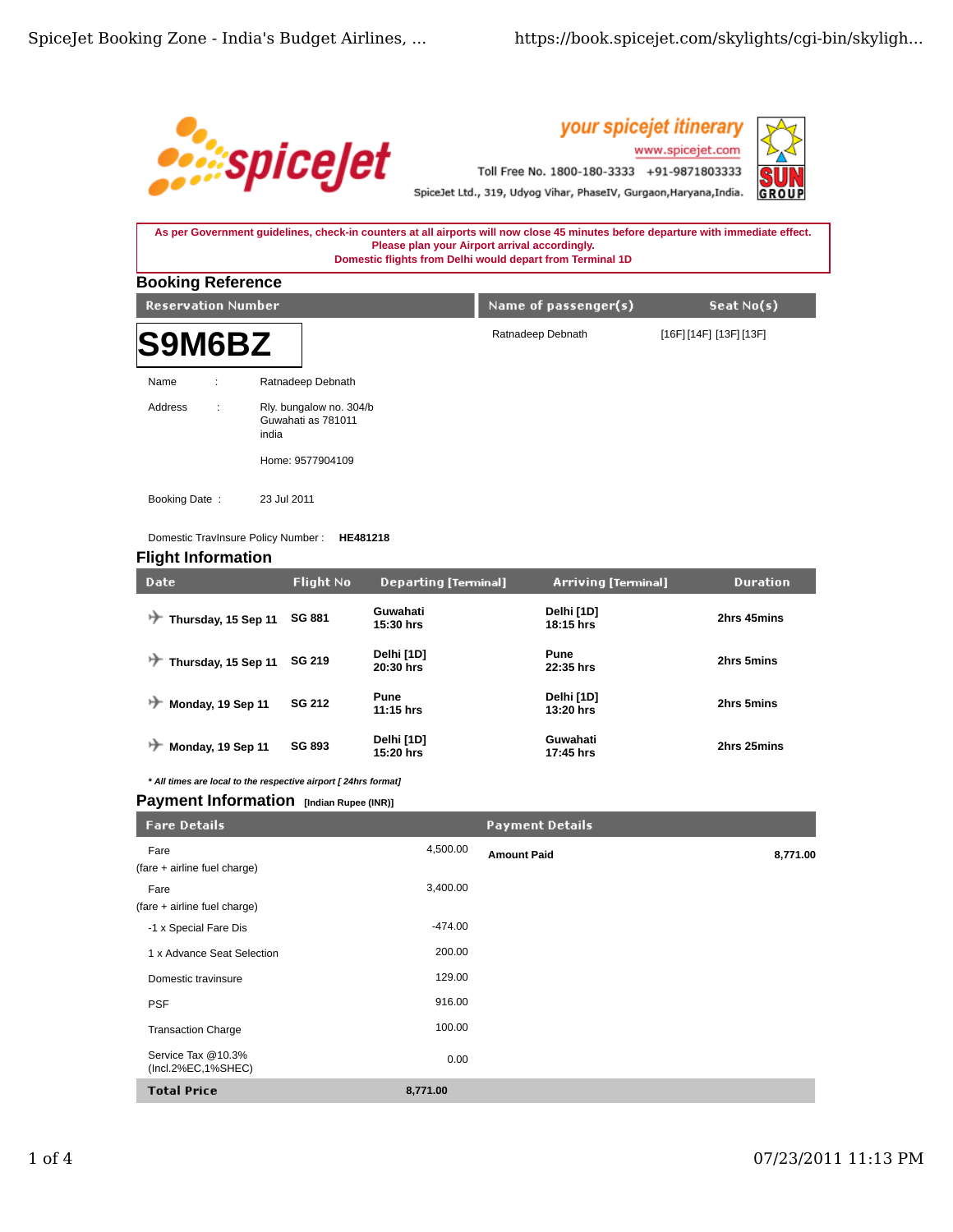# SpiceJet commemorates 100 years of Civil Aviation in India



## **Terms and Conditions**

#### **General Information**

- 1. Guests are requested to present valid photo identification for all guests, including children and infants. The only acceptable proof of identification for International flights would be a valid passport.
- 2. SpiceJet's Schedules are subject to change and regulatory authority approvals.
- For all international flights, the only acceptable proof of identification would be a valid passport. However, for travel to and from Nepal 3. the following proofs of identification (other than the passport) would be accepted:
	- Only valid passport and voter's ID card would be accepted for adults. **Driver's license and PAN card would not be accepted**
	- Birth Certificate/School ID for Children
	- Birth Certificate for Infants (children below 2 years/24 months as on the date of travel)

The above is applicable for Indian citizens traveling to and from Nepal. Please ensure that you check the passport/visa requirements and restrictions applicable for citizens belonging to countries other than India.

- 4. SpiceJet will not be liable in any way for delays/ cancellations/ diversions whether due to bad weather, government regulation or for instances beyond SpiceJet's control. Further, SpiceJet operates on a point-to-point basis and will also not be responsible for the consequence of delays including onward journey on a connecting mode of conveyance.
- 5. SpiceJet will not and does not provide hotel accommodation / meals / transportation in case of delays/ cancellations for any reason whatsoever.
- 6. All new taxes/charges levied by the Government of India or any statutory body subsequent to the date of booking and applicable on the date of travel shall be charged and payable separately.
- 7. SpiceJet requests that at the point of reservation the Guest provides the airline or it's Authorized Agent with a contact number (valid **mobile number)** for each city in the Guests' itinerary including the applicable country and area codes.

#### **Booking**

- 1. For Bookings made directly with travel agents a non-refundable transaction fee will be collected by them towards the booking.
- 2. Bookings made under Special Return Fare may be cancelled only prior to using the out bound flight. However, flight(s) may be changed by paying a fee and the difference in fare between the original and the current available fare similar to the Regular Fare ticket.

#### **For Domestic Travel**

- 3. Bookings made under the Armed Forces quota are non-cancelable and non-changeable. Armed Forces bookings are not applicable on international travel.
- For bookings made using non-Indian credit cards it is mandatory for one of the traveling Guests to be the card holder and the credit 4. card used when booking is to be carried to the airport for physical verification. In the absence of the credit card or identity mismatch, Guests will not be allowed to board the flight.

#### **For International Travel**

- 5. Certain fares have conditions which limit or exclude the Guests' right to change or cancel reservations.
- 6. Bookings made with credit cards which are issued at a country other than the destination or origin country are subject to physical verification at the airport during check-in. The credit card holder necessarily needs to be part of the traveling party
- **Currently SpiceJet does not have provisions for accommodating stretchers, human remains and pets hence carriage of the** 7. **same for International travel is not permitted.**
- 8. For international travel, the passport must be valid for atleast 6 months from the date of travel.

#### **Changes and Cancellation**

- 1. Name changes on a confirmed booking are strictly prohibited. Please ensure that the name given at the time of booking matches the name as mentioned on the traveling Guest's valid photo ID.
- 2. Changes/cancellation to a booking may be done up to 2 hours prior to the departure of the flight
- 3. A fee of INR 750 per Guest per one way (or equivalent local currency of the departure country) plus the difference in fare (if any) between the original and the current available fare would be charged towards the changes.
- A fee of INR 750(or equivalent local currency of the departure country) per Guest per one way would be deducted towards the 4. cancellation of a booking. The balance amount may be utilized for any booking up to a year from the date of cancellation. The Guest